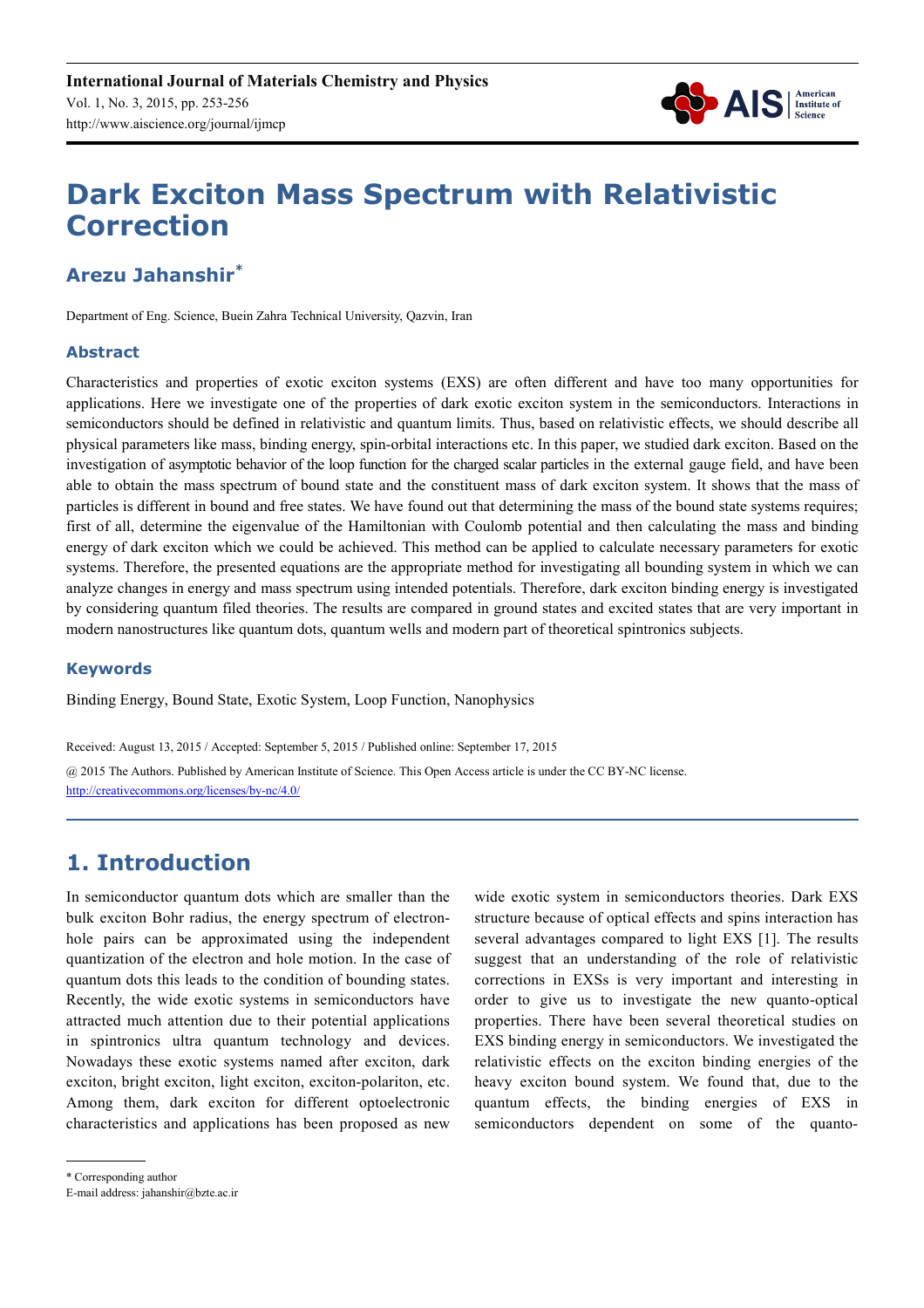relativistic parameters that are described by electromagnetic field theory and the form of potential interaction. On the other hand, many fundamental excitonic effects can very well understand by using QFT [2, 3], because QFT theories based on QM and they are in the high development stage [2-4]. In this article, we described the EXS binding energies of the ground and excited states and proposed one of the versions of calculation of the mass spectrum and binding energy of EXS in the framework of the basis investigation of the asymptotically behavior of the loop function of charged scalar's particles in the external electromagnet field. Theoretically and analytically are determined explorations of these states through relativistic corrections. It shows that, the mass and binding energy of dark EXS based on relativistic correction and solving method of Schrödinger equation, increases with increasing constant of interactions in different energy levels. Actually, we will determine the reduced mass and the constituent mass inside the bound states system of exotic dark exciton. In this letter, the physical parameters for EXS with the electron effective mass for a series of (In, Ga)As/GaAs single quantum well are obtained by using QFT and QM models. The electron effective mass in the  $In<sub>x</sub>Ga<sub>v</sub>As|GaAs$  increase in the range of $0.049 \pm 0.007$  m<sub>e</sub> to  $0.11 \pm 0.015$  m<sub>e</sub>, so our calculation based on 0.049±0.007m<sup>e</sup> ,the heavy hole effective mass  $0.457\pm0.043$ m<sub>e</sub> and the electron mass m<sub>e</sub>=0.510998910MeV.

## **2. Theoretical Model**

In the EXSs, the free electron and hole states interact through the screened Coulomb interaction to form. For small exotic conjugated particles, the exciton binding energy can be calculated treating exciton as bounding states that have interacted by a simple spherical-symmetric Coulomb potential

$$
V(r) = ee'/(4\pi\varepsilon\varepsilon_0 r)
$$

where  $\varepsilon$ ,  $\varepsilon_0$  are the dielectric constant and r is the equivalent radius of the exciton system. Determinations of quantorelativistic characteristics of EXS are important for understanding electron-hole transport levels and spins interactions that effect on the binding energy and mass spectrum in EXS. These effects give rise to define the total Hamiltonian interactions in EXS that is necessary to calculate the binding energy and mass spectrum of EXS. In order to define corrections for physical parameters in EXS we used systematically the theoretical theories, so that definition can be done for any new exotic systems in semiconductors. Though the model overlooks the EXS in semiconductors likes the bound state system with two charged particles and electrostatics interactions. In

particular this model is suitable for developing all exotic bounding systems with contain two particles, particlesemiparticle and for hadronic atoms in particle physics. We would like to point out here that, these calculated parameters shown correlation with experimentally determined energy levels by other methods. The method based on many-body characteristic in QFT and QED representation that describe relativistic and nonrelativistic characteristics of bounding systems, and this model require to solve the Schrödinger equation with QFT, QED and QM methods in the interaction between charged particles that have bounding connections [5-8]. The characteristics of EXS present by the asymptotic behavior of the polarization loop function for a charged particles in the external field:

$$
\Pi(x - y) = G_{m_e}(x, y \mid A_{\alpha}) \overline{G}^*_{m_h}(x, y \mid A_{\alpha}) >_{A_{\alpha}}
$$
 (1)

As we can describe the loop function effect in interaction, so the mass and the energy spectrum of EXS theoretically could be determined. Therefore, in one need to find the Green's function for this field [5-7] by averaging over the field as follow

$$
[(i\frac{\partial}{\partial x_{\alpha}} + \frac{g}{c\hbar}A_{\alpha}(x))^2 + \frac{c^2}{\hbar^2}m^2] \times G(x, y | A_{\alpha}) = \delta(x - y)
$$
 (2)

and consider only the lowest order or only the two-point Gauss correlator. The result will be shown in the functional integral that likes to the Feynman path integral for the motion of particles with different masses [8-12] i.e. the heavy hole and an electron in dark exotic exciton systems:

$$
II(x) = \int_{0}^{\infty} \int_{0}^{\infty} \frac{d\mu_{e} d\mu_{h}}{(8x\pi^{2})^{2}} \times \exp\left\{-\frac{x}{2} \left(\frac{m_{e}^{2}}{\mu_{e}} + \mu_{e}\right) - \frac{x}{2} \left(\frac{m_{h}^{2}}{\mu_{h}} + \mu_{h}\right)\right\}
$$
  
\n
$$
\times N_{e} N_{h} \iint \delta \vec{r}_{e} \delta \vec{r}_{h}
$$
  
\n
$$
\times \exp\left\{-\frac{1}{2} \int_{0}^{x} d\tau \left(\mu_{e} \dot{\vec{r}}_{e}^{2}(\tau) + \mu_{h} \dot{\vec{r}}_{h}^{2}(\tau)\right)\right\}
$$
  
\n
$$
\times \exp\left\{-W_{e,e} + 2W_{e,h} - W_{h,h}\right\}
$$
  
\n(3)

Thus, in the equation (3) the total interaction has been presented by potential  $(W_{ii})$  and nonpotential  $(W_{ii})$ interactions. Interaction of heavy hole and electron  $(W_{ii})$  is described by the nonlocal functional by the last exponential part of equation (3). In other words, nonpotential interactions describe action and portion of particles mass in eigenenergy;  $W_{i \neq j}$  are potential interactions between particles [13, 14]. Using some mathematical modifications in the infinite limit for solving equation (3), we can determine mechanism of interactions and creation of bound state [15]. Thus the mass of the bound state will defined as: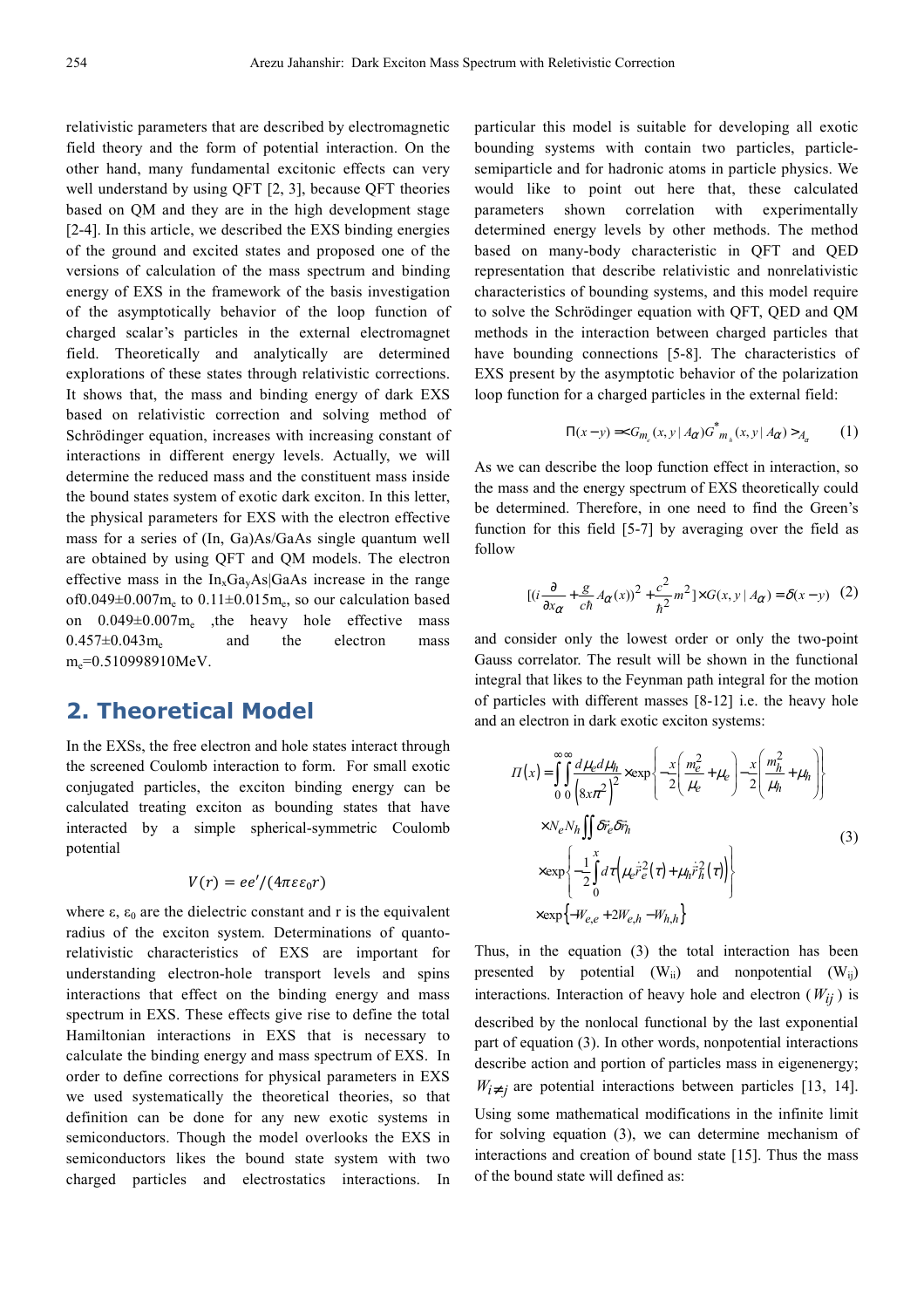$$
M_{system} = \sqrt{m_e^2 - 2\mu^2 \frac{\partial E(\mu)}{\partial \mu}} + \sqrt{m_h^2 - 2\mu^2 \frac{\partial E(\mu)}{\partial \mu}}
$$
  
+  $\mu \frac{\partial E(\mu)}{\partial \mu} + E(\mu)$  (4)

where the parameter  $\mu$  is determined from the equation:

$$
\frac{I}{\mu} = \frac{I}{\mu_e} + \frac{I}{\mu_h}
$$
\n
$$
= \frac{I}{\sqrt{m_e^2 - 2\mu^2 \frac{\partial E(\mu)}{\partial \mu}}} + \frac{I}{\sqrt{m_h^2 - 2\mu^2 \frac{\partial E(\mu)}{\partial \mu}}}
$$
\n(5)

where

$$
E(\mu) = -\frac{\alpha^2}{2(\ell + 1)^2} \mu
$$
 (6)

The parameter  $\mu_e$ ,  $\mu_h$  is the constituent mass of particles in the EXS bound state,  $E(\mu)$  is the eigenvalue of the relativistic Hamiltonian and it depend on the reduced mass  $\mu$ of the EXS bound state and the coupling constant, and  $m_e$ ,  $m_h$  are the electron and heavy hole masses in a free state. As the bound hole and electron pair is confined to the excitonic system. Evidences support that EXS behave similarly like atomic system, therefore, the binding energy can be written as atomic energy. Now let us to determine the EXS binding energy of exotic system with masses  $m_e$ ,  $m_h$ [15-17] In this case for the binding energy or the bound state energy from atomic and nuclear physics with this wellknown equation [18, 19]:

$$
E_{bin} = M - m_{nucl} \rightarrow
$$
  
\n
$$
E_{bin} = M - m_h - m_e
$$
 (7)

From equation (6) we can see that for finding the binding energy equation and its relation to the other physical parameters in the bound state systems, we shall determine the eigenvalues of the total Hamiltonian with Coulomb potential. For this aim we consider following Schrödinger equation:

$$
H\Psi = E(\mu) \left[ -\nabla^2 - 2\alpha\mu \bar{\nu}^2 r \right] \Psi = 2\mu \bar{\nu}^2 E(\mu) \Psi \tag{8}
$$

From this equation we find the energy spectrum of Coulomb potential for heavy EXS in the  $(In_{0.4} Ga_{0.6}As|GaAs)$  where the heavy hole effective mass is  $0.457m<sub>e</sub>$  and the electron effective mass is  $0.049m_e$ . During our calculations we consider that the effective mass of heavy hole in the dark exciton system is much more than the effective mass of electron. So, analytically determination value base on the heavy hole mass. Therefore, we obtained the theoretically equation for binding energy, the mass spectrum and the constituent mass of dark exotic exciton system that presented in below equations [14-17]:

$$
E_{bin} = m_e \sqrt{1 - \frac{z^2 \alpha^2}{(\ell + 1)^2}}
$$
 (9)

$$
M_{EXS} = m_e \sqrt{1 - \frac{z^2 \alpha^2}{(\ell + 1)^2} + (m_h + m_e)}
$$
 (10)

$$
\mu = \mu_{\|_{m_h = \infty}} = \frac{m_e}{\sqrt{1 - \frac{z^2 \alpha^2}{(\ell + 1)^2}}}
$$
(11)

where  $\alpha = 0.007$  is the coupling constant of electromagnetic interaction and  $\ell$  is the orbital quantum number. The calculation results are given in table 1 (at the end of article). It is showing that the constituent mass will decrease with growth of the coupling constant and dark exciton system could be more stable with a good long lifetime values.

**Table 1.** Binding energy, mass spectrum, constituents ( $m_h \approx \infty \to \mu = \mu_e$ ) and reduced mass of particle in the dark EXS.

|                | $\alpha$ | $-E_{bin}$ | $M_{SVS}$  | $\mu$          | $\mu_e$        |  |
|----------------|----------|------------|------------|----------------|----------------|--|
|                |          | (MeV)      | (MeV)      | (MeV)          | (MeV)          |  |
| $\Omega$       | 0.007    | 0.02503536 | 0.28357138 | 0.025038000035 | 0.025038000035 |  |
|                | 0.007    | 0.02503734 | 0.28359167 | 0.025038000002 | 0.025038000002 |  |
|                | 0.007    | 0.02503771 | 0.28359542 | 0.025038000000 | 0.025038000000 |  |
| $\Omega$       | 0.010    | 0.02503299 | 0.28354718 | 0.025038000125 | 0.025038000125 |  |
|                | 0.010    | 0.02503675 | 0.28358562 | 0.025038000008 | 0.025038000008 |  |
|                | 0.010    | 0.02503744 | 0.28359274 | 0.025038000002 | 0.025038000002 |  |
| $\overline{0}$ | 0.500    | 0.01408388 | 0.15618717 | 0.025859135206 | 0.025859135206 |  |
|                | 0.500    | 0.02200605 | 0.25161351 | 0.025087046080 | 0.025087046080 |  |
|                | 0.500    | 0.02366632 | 0.26937132 | 0.025047665316 | 0.025047665316 |  |

## **3. Conclusion**

Great efforts have been made to understand how bound state arise in the formalism of quantum field theory and to work out effective methods to determine the mass and characteristics of these bound states, especially binding energy. The analysis of a bound state is simplest when constituent particles travel at speeds considerably less than light. The coupling constant should be weak and masses of intermediate particles should be small in comparison with masses of constituents. New importance to the bound state physics was given by the development of QCD, the modern theory of strong interactions or electromagnetic interactions,